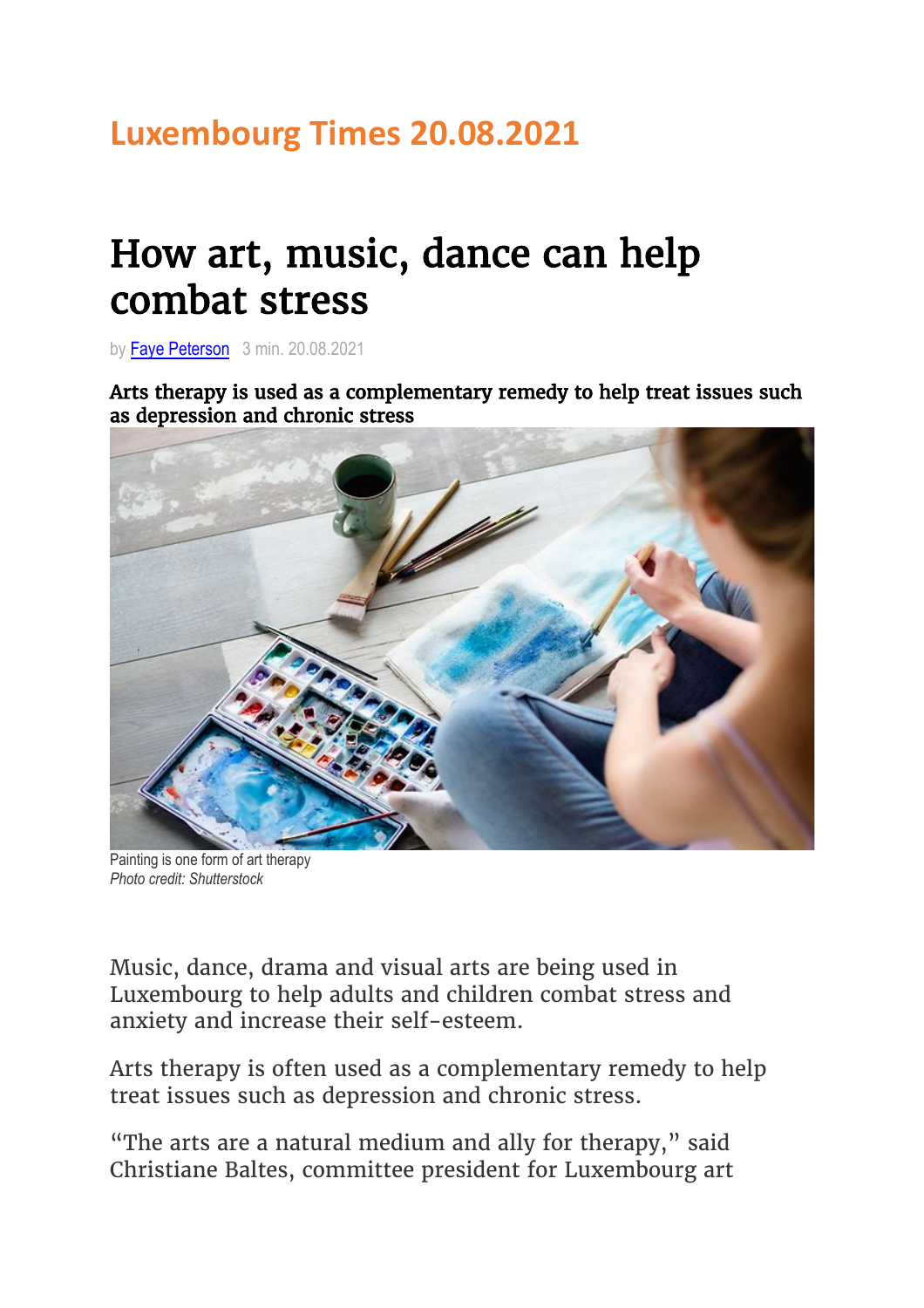therapy association, Association Luxembourgeoise des Artthérapeutes Dipômés (ALAtD).

Arts therapists are trained in a variety of disciplines, each one specialising in a particular method, from the visual arts to music, dance or drama. Although well-versed in their specific field, therapists are not art teachers but rather understand the clinical and psychological needs of their clients' issues and how to best respond to them through the arts.

Many arts therapists work in hospitals and clinics such as the Centre Hospitalier de Luxembourg in Strassen (CHL), Kirchberg hospital and the Centre Hospitalier Neuro-psychiatrique (CHNP).

The outcome of arts therapy is not measured on a scale, but on the patient's goals and objectives at the end of each session and at different times in the process.

A practitioner is an empathic, self-reflective person and responds creatively to patients' needs, said Maria D'Elia, the association's vice-president.

There is no off the peg plan and everything is tailored to the individual's needs. Although clients can choose their artistic approach, restrictions can apply if a therapy is considered counter indicative for a certain condition. A session using art materials for a patient suffering bipolar disorder may be too stimulating, for example.

"Decisions involving both individual and group therapy depend on the therapeutic indication or the patient's demand," said association secretary, Nora Hengen.

Art therapists in private practices have not seen a steep rise in the number of people seeking therapy since the start of the pandemic, Baltes said. But over recent years, there has been a rise in demand from hospitals and childcare services, she said.

## Artistic licence

The profession of arts therapist is state-regulated in only a handful of European countries, including the UK, the Baltic States, Finland and, to a degree, Austria.